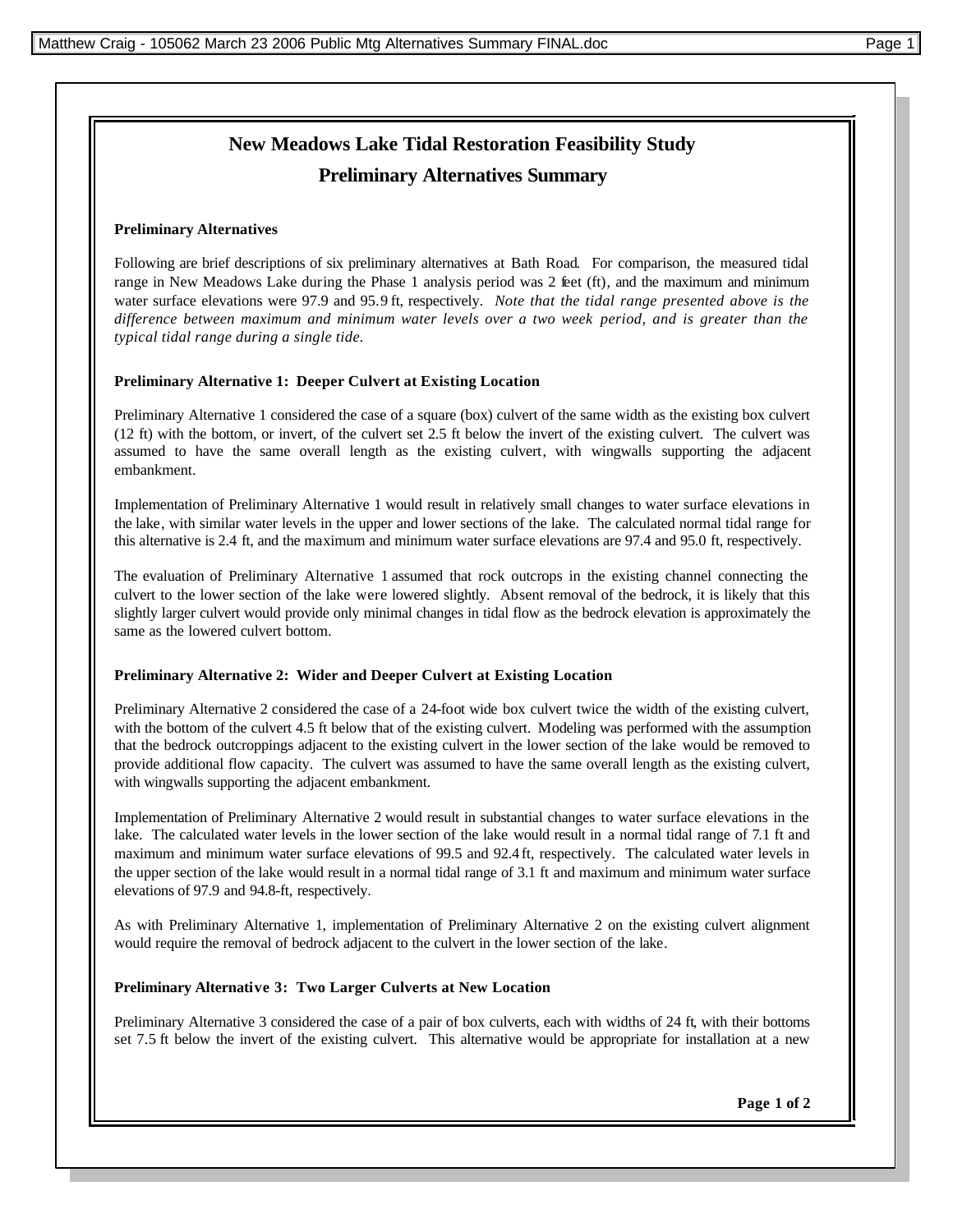location along the Bath Road causeway and would require a substantially longer culvert. For this analysis, a culvert length of 80 ft was assumed.

Implementation of Preliminary Alternative 3 would result in substantial changes to water surface elevations in the lake. The calculated water levels in the lower section of the lake would result in a normal tidal range of 11.3 ft and maximum and minimum water surface elevations of 100.4 and 89.1 ft, respectively. The calculated water evels in the upper section of the lake would result in normal tidal range of 3.5 ft and maximum and minimum water surface elevations of 98.7 and 95.2 ft, respectively.

Implementation of this alternative would require a new culvert alignment through the Bath Road causeway.

**Page 2 of 2**